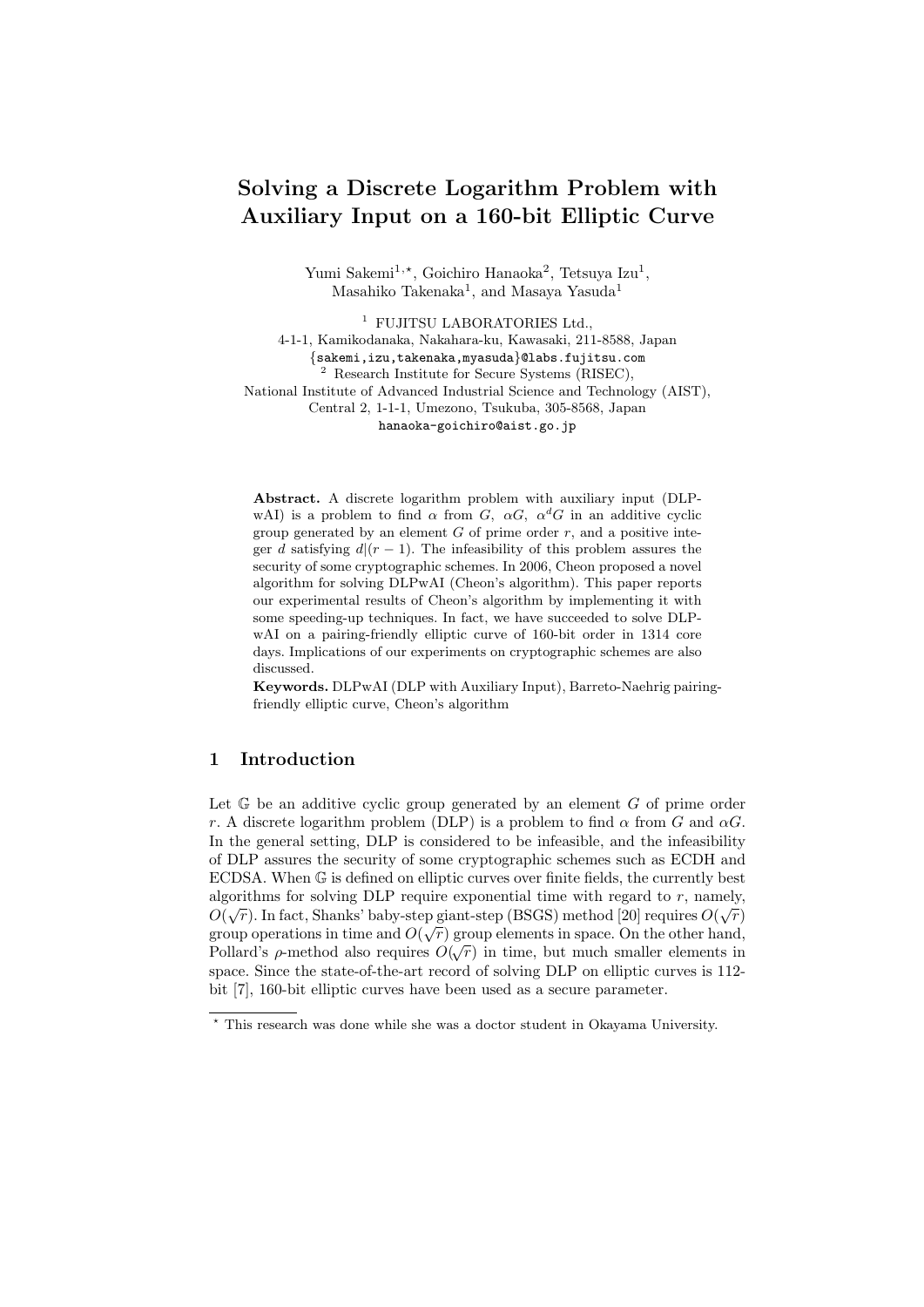|                                  |     | $\log_2 r$   Required Time   Sub-algorithm                                   |                          |
|----------------------------------|-----|------------------------------------------------------------------------------|--------------------------|
|                                  |     | $\frac{1}{\ln \text{bit}}$ (in bit) $\left  \text{by a single core} \right $ |                          |
| Jao, Yoshida [17]                | 60  | 3 hours                                                                      | $\rho$ -method           |
| Izu, Takenaka, Yasuda $[15, 16]$ | 83  |                                                                              | 14 hours BSGS method     |
| Sakemi et al. [21]               | 128 |                                                                              | 131 hours BSGS method    |
| Sakemi et al. [22]               | 128 |                                                                              | 136 hours $\rho$ -method |
| This paper                       | 160 | $1314 \text{ days}$                                                          | $\rho$ -method           |

**Table 1.** Required time for solving DLPwAI

At the beginning of 2000's, bilinear maps were introduced to establish efficient cryptographic schemes with new functions, whose security rely on the infeasibility of newly proposed mathematical problems such as Bilinear Diffie-Hellmann Problem (BDHP) [4], *ℓ*-Strong Diffie-Hellmann Problem (*ℓ*-SDHP) [2], *ℓ*-Bilinear Diffie-Hellmann Inversion Problem (*ℓ*-BDHIP) [1], *ℓ*-simplified Strong Diffie-Hellmann Problem (*ℓ*-sSDHP) [3], and *ℓ*-BDHEP [5]. In 2006, Cheon defined the discrete logarithm problem with auxiliary input (DLPwAI) as a generarization of some mathematical problems in the above [8]: find  $\alpha$  from  $G$ ,  $\alpha G$ ,  $\alpha^d G \in \mathbb{G}$ and a positive integer *d* satisfying  $d|(r-1)$ . Cheon also proposed a novel algorithm for solving DLPwAI [8, 9]. The time complexity of Cheon's algorithm is  $O(\sqrt{(r-1)/d} + \sqrt{d})$ , and especially when *d* can be chosen as  $d \approx \sqrt{r}$ , the complexity becomes  $O(\sqrt[4]{r})$ , which is more efficient than that for solving DLP in general groups (which requires  $O(\sqrt{r})$ ). Thus, it is indispensable to evaluate the infeasibility of DLPwAI from implementational viewpoints in order to adopt cryptographic schemes based on such new mathematical problems in practice.

In this paper, we investigate useful techniques for speeding up Cheon's algorithm, and demonstrate that it is possible to solve 160-bit DLPwAI over a pairing-friendly elliptic curve within *a practical time*. Specifically, we clarify that Cheon's algorithm effectively works by using some accelerating techniques such as a precomputation table technique effective for scalar multiplications needed for the algorithm, the automorphism technique, and parallelization (see section 3 for details). In fact, we have successfully solved a DLPwAI in 25 days with about 160 cores (1314 days with a single core), which amounts USD 3,150 in Amazon EC2, in a group with 160-bit order defined on the pairing-friendly elliptic curve proposed by Barreto and Naehrig [6].

As far as the authors know, this is the largest result of solving DLPwAI by Cheon's algorithm (see Table 1). Note that solving DLP on this 160-bit elliptic curve is regarded to be infeasible. Our result implies that, if USD 1,000,000 is available, a DLPwAI on the 192-bit Barreto-Naehrig elliptic curve can be solved. Implications of our experimental results to the security of some cryptographic schemes are also discussed in this paper.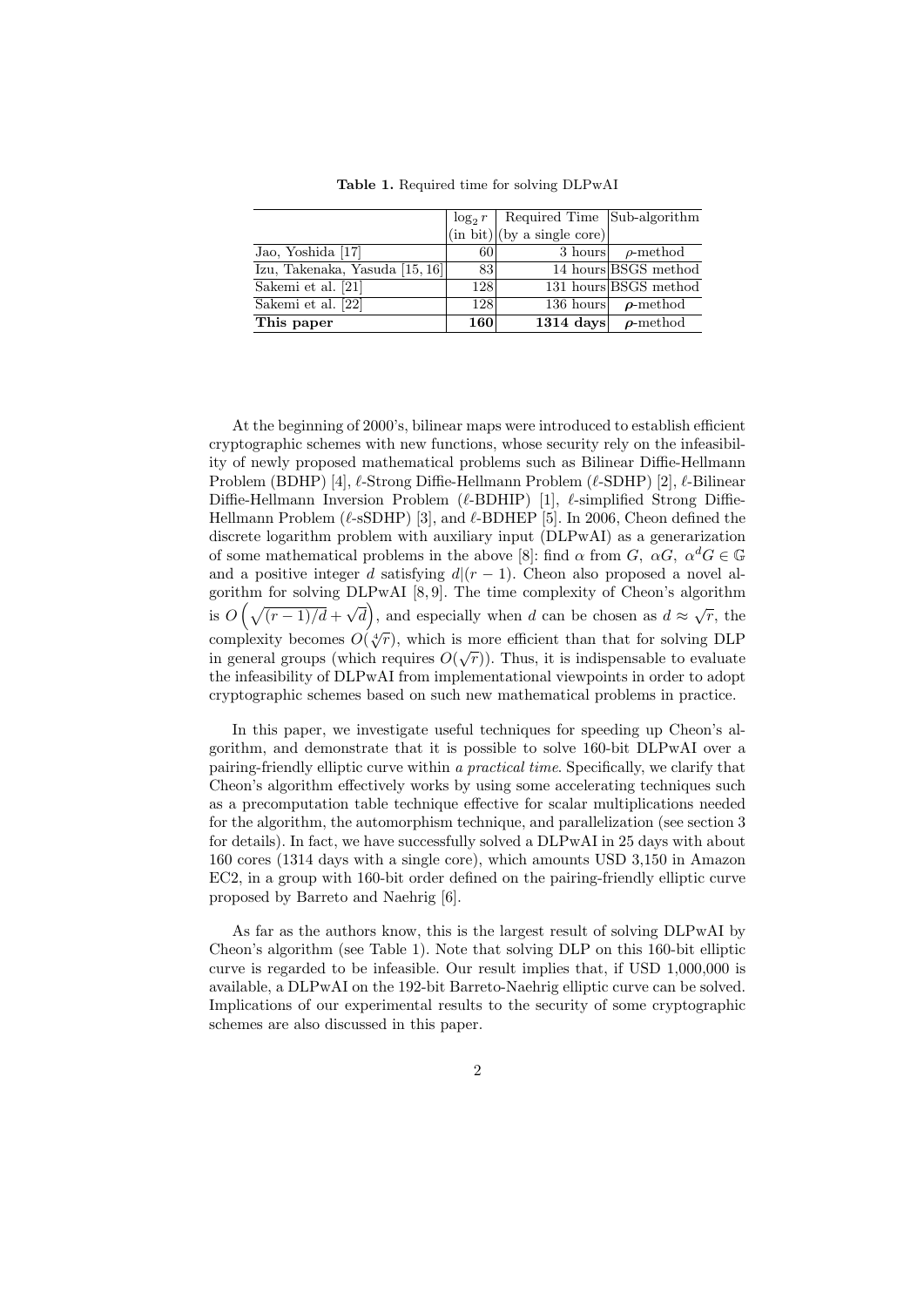**Algorithm 1** Cheon's Algorithm [8, 9]

**Require:** : *G*,  $G_1 = \alpha G$ ,  $G_d = \alpha^d G \in \mathbb{G}$ , *d* dividing  $r - 1$ **Ensure:** :  $\alpha \in \mathbb{Z}/r\mathbb{Z}$ 1: Find a generator  $\zeta \in (\mathbb{Z}/r\mathbb{Z})^*$ 2: Set  $\zeta_d \leftarrow \zeta^d$ 3: [Step 1] Find  $0 \le k_1 < (r-1)/d$  such that  $G_d = \zeta_d^{k_1}G$ 4: Set  $\zeta_e \leftarrow \zeta^{(r-1)/d}, G_e \leftarrow \zeta^{-k_1} G_1$ 5: [Step 2] Find  $0 \le k_2 < d$  such that  $G_e = \zeta_e^{k_2} G$ 6: Output  $\zeta^{k_1+k_2(r-1)/d}$ 

# **2 Preliminaries**

This section introduces Cheon's algorithm for solving DLPwAI [8, 9] and *ρ*method [19].

#### **2.1 Cheon's Algorithm**

Let  $\mathbb{G} = \langle G \rangle$  be an additive cyclic group generated by an element G of prime order  $r > 2$ . The discrete logarithm problem with auxiliary input (DLPwAI) is a problem to find  $\alpha$  on input *G*,  $G_1 = \alpha G$ ,  $G_d = \alpha^d G \in \mathbb{G}$  and an integer *d* dividing  $r - 1$ . In 2006, Cheon proposed a novel algorithm for solving DLPwAI (Cheon's algorithm, [8, 9]), which is the center topic of this paper. Cheon's algorithm requires  $O(\sqrt{(r-1)/d} + \sqrt{d})$  group operations in time. Especially, when  $d \approx \sqrt{r}$ , it only requires  $O(\sqrt[4]{r})$  operations, which is much smaller than required in the baby-step giant-step (BSGS) method or in the *ρ*-method for solving DLP.

Let us briefly describe how Cheon's algorithm works. A goal of Cheon's algorithm is to find an integer  $k \in \mathbb{Z}/r\mathbb{Z}$  such that  $\alpha = \zeta^k$  for a generator  $\zeta$ of the multiplicative group (Z*/r*Z) *∗* (Note that the generator *ζ* can be found efficiently). Here, such *k* is uniquely determined. In order to find *k*, Cheon's algorithm searches two integers  $k_1$ ,  $k_2$  such that  $k = k_1 + k_2(r - 1)/d$  satisfies 0 ≤  $k_1$  <  $(r-1)/d$ , 0 ≤  $k_2$  < *d* in two steps (see Algorithm 1). Step 1 searches an integer  $k_1$  such that  $G_d = \zeta_d^{k_1} G$ , since  $k_1$  satisfies  $\alpha^d = \zeta_d^{k_1}$  for  $\zeta_d = \zeta^d$ . Similarly, Step 2 searches an integer  $k_2$  such that  $G_e = \zeta_e^{k_2} G$ , since  $k_2$  satisfies  $\alpha = \zeta^{k_1} \zeta_e^{k_2}$  for  $\zeta_e = \zeta^{(r-1)/d}$  and  $G_e = \zeta^{-k_1} G_1$ .

In Cheon's algorithm, searching  $k_1$  (resp.  $k_2$ ) in Step 1 (resp. Step 2) requires another sub-algorithm. Since these problems are very similar to DLP in the general setting, the baby-step giant-step method [20] or the  $\rho$ -method [19] can be used as a sub-algorithm. Since this paper is interested in Cheon's algorithm combined only with the *ρ*-method, we briefly describe its outline in the next subsection.

### **2.2 Pollard's** *ρ***-method**

Pollard's *ρ*-method is one of the algorithms for solving DLP [19], which finds a solution  $\alpha$ , from  $G$ ,  $\alpha G \in \mathbb{G}$  of prime order *r*, whose time complexity is  $O(\sqrt{r})$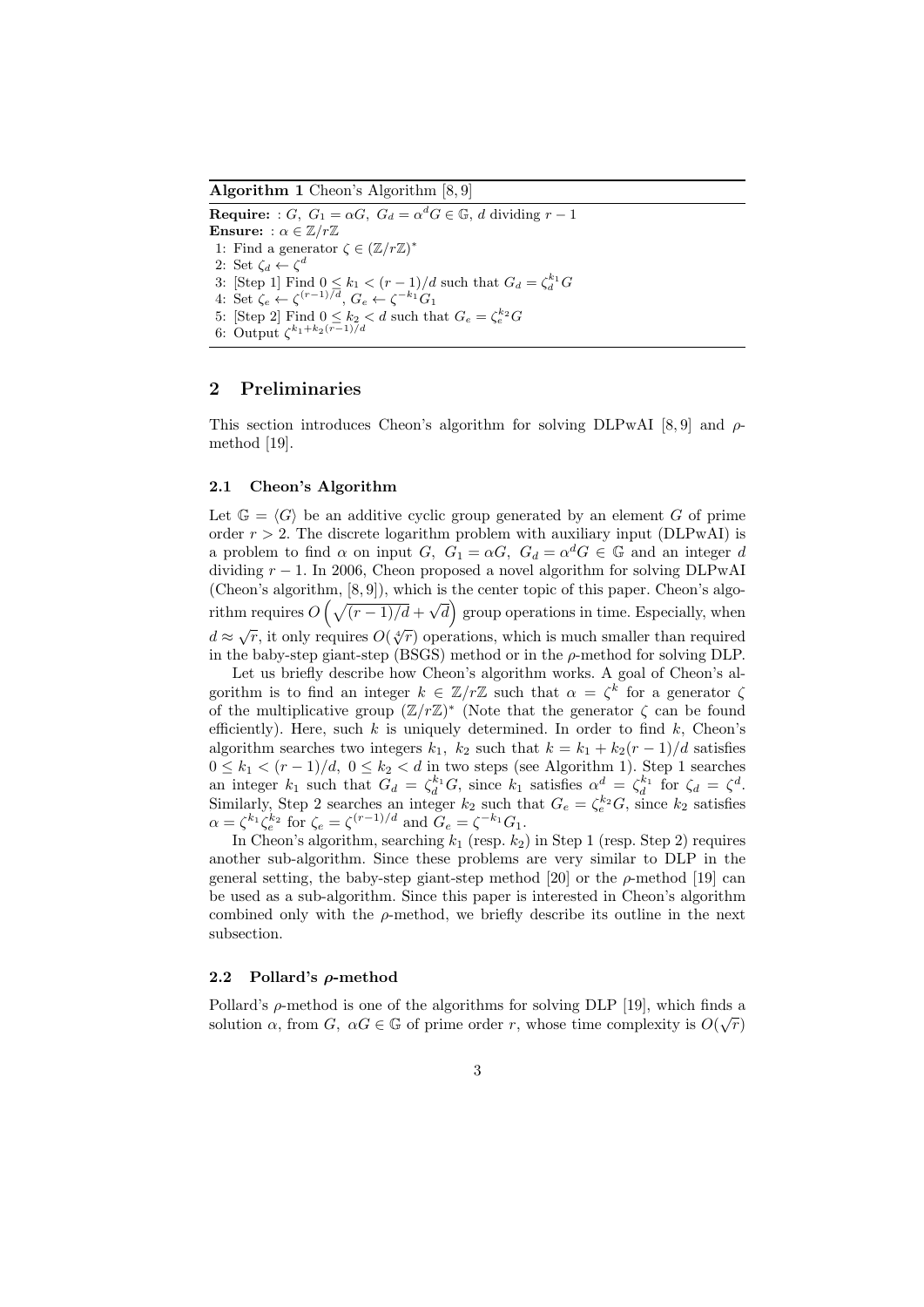because of the birthday paradox. Let us describe the outline in the context of Cheon's algorithm. Especially, since Step 1 and Step 2 of Cheon's algorithm (Algorithm 1) are almost the same, we focus only on Step 1.

The idea of the *ρ*-method in Step 1 of Cheon's algorithm is to find a collision  $F^{(i)}(G_d) = F^{(j)}(G)$  for a given function  $F : \mathbb{G} \to \mathbb{G}$ , where  $F^{(i)}(P) =$  $F(F^{(i-1)}(P))$  and  $F^{(0)}(P) = P$ . For an efficient evaluation, the function  $F(P)$ is desired to be (i) random as possible, and (ii) of the form  $F(P) = \zeta^{f(P)} P$  for some function *f* on G. Such a function *F* is called a *random-walk function*. In our experiment, we use

$$
F(P) : P \mapsto \zeta_d^{f_e(P)} P
$$

with a pseudo-random function  $f_e : \mathbb{G} \to \mathbb{Z}/e\mathbb{Z}$ , where  $e = (r-1)/d$  and  $\zeta_d = \zeta^d$ . By definition, we have

$$
F^{(i)}(G_d) = \zeta_d^{\sum_{l=0}^{i-1} f_e(F^{(l)}(G_d))} G_d \text{ and } F^{(j)}(G) = \zeta_d^{\sum_{l=0}^{j-1} f_e(F^{(l)}(G))} G.
$$

Thus, one can find  $k_1$  by computing

$$
k_1 = \sum_{l=0}^{i-1} f_e(F^{(l)}(G_d)) - \sum_{l=0}^{j-1} f_e(F^{(l)}(G)) \mod (r-1)/d
$$

from a collision  $F^{(i)}(G_d) = F^{(j)}(G)$ . Since the image of the function *F* has  $(r-1)/d$  elements, the time complexity of Step 1 is  $O(\sqrt{(r-1)/d})$  (if the KKM method [18] is used, which will be described later).

In the  $\rho$ -method, the distinguished element technique [23] reduces the number of elements to be stored. An element which satisfies the specific condition (the least significant 6 bits of an element are zero, for example) is called a distinguished element. With this technique, one has to store elements  $F^{(l)}(G_d)$  and  $F^{(l)}(G)$  only when they are distinguished elements. Note that there exists a collision on the distinguished elements: in fact, for a collision  $F^{(i)}(G_d) = F^{(j)}(G)$ , we have  $F^{(i+1)}(G_d) = F^{(j+1)}(G), F^{(i+2)}(G_d) = F^{(j+2)}(G), \dots$ , and thus, we eventually have a collision  $F^{(i+w)}(G_d) = F^{(j+w)}(G)$  on the distinguished elements for an integer *w*. The space complexity (also the number of elements) can be reduced to  $1/w$  with arbitrary parameter  $w$ , while the time complexity is increased to  $O(\sqrt{(r-1)/d} + w)$ . However, the increase can be neglected since  $w \ll (r-1)/d$  in practice.

## **3 Implementation**

This section describes our strategy for implementing Cheon's algorithm.

# **3.1** Evaluating  $F(X)$

In Cheon's algorithm, the most computationally heavy operation is the evaluation of the function  $F^{(l)}(P) = F(F^{(l-1)}(P))$ , which consists of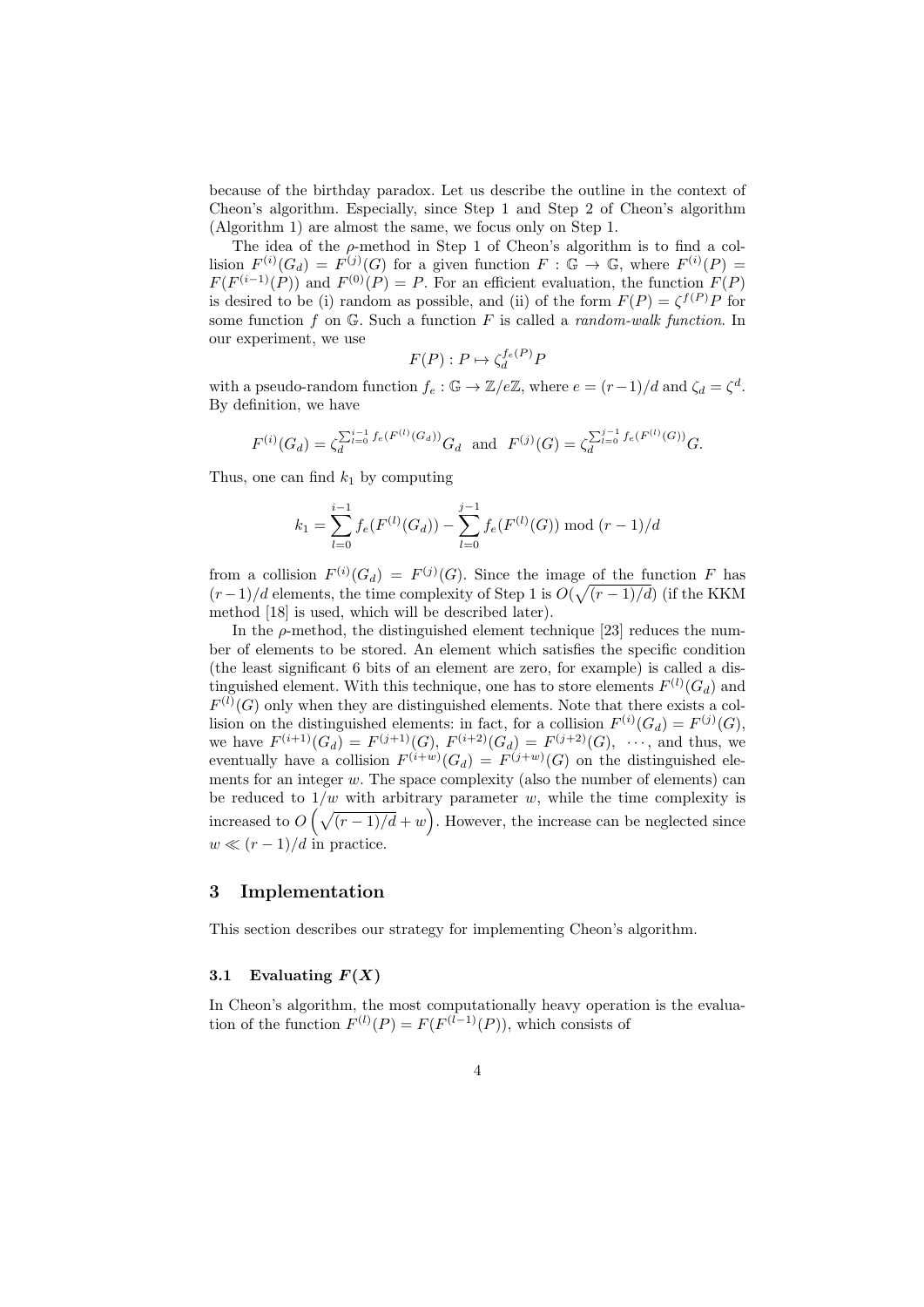- 1. Evaluate  $f_e(F^{(l-1)}(P)),$
- 2. Compute  $\zeta_d^{f_e(F^{(l-1)}(P))}$  $\frac{d}{d}$ <sup>*d*</sup> *d d d a*
- 3. Compute  $\zeta_d^{f_e(F^{(l-1)}(P))}P$  as a scalar multiplication in G.

In our implementation, an element  $P \in \mathbb{G}$  is represented by a pair of *x*-coordinate and *y*-coordinate, and we used the pseudo-random function  $f_e(P) = x(P) \mod e$ , where  $x(P)$  is the *x*-coordinate of *P*. Thus, procedure 1 is negligible compared to procedure 2 and 3.

Procedure 3 computes a scalar multiplication of a fixed element *P* independent from *l*, so that a precomputation table for scalar multiplications is significantly effective (KKM method, [18]). Let us describe the KKM method for a scalar multiplication  $\delta P$  ( $\delta \in \mathbb{Z}/r\mathbb{Z}$ ,  $P \in \mathbb{G}$ ). For a fixed integer *c* (which will be optimized later) and  $n = \lceil \sqrt[c]{r} \rceil$ , obtain the *n*-array expansion of the scalar  $\delta = \sum_{l=0}^{c-1} \delta_l n^l \ (0 \leq \delta_l < n)$ . For all  $0 \leq l < c$  and  $0 \leq l' < n$ , compute  $S(l, l') = l'n^{\dagger} P$  and store them in a table in advance to the scalar multiplications. Then, the scalar multiplication  $\delta P$  is computed by

$$
\delta P = \delta_0 P + \delta_1 n P + \dots + \delta_{c-1} n^{c-1} P
$$
  
=  $S(0, \delta_0) + S(1, \delta_1) + \dots + S(c-1, \delta_{c-1}).$ 

Note that the precomputation table can be computed by at most *cn* additions.

Similar to procedure 3, procedure 2 also computes an exponentiation of a fixed element  $\zeta_d$  independent from *l*, so that the KKM method can be applied to procedure 2 in the same way.

### **3.2 Using Automorphisms**

If there exists an efficiently computable automorphism  $\phi : \mathbb{G} \to \mathbb{G}$  of order *m* on a group  $\mathbb{G}$  satisfying the condition  $\phi(P) = \zeta_d^s P$  for an integer *s*, the randomwalk function  $F(P)$ :  $\mathbb{G} \to \mathbb{G}$  can be extended to the random-walk function *F*(*P*) : G/ ∼<sub>*φ*</sub> → G/ ∼<sub>*φ*</sub> on the set G/ ∼<sub>*φ*</sub> of the equivalence classes. Here, two elements *P, Q* are in the same equivalence class if and only if there exists an integer *l* such that  $P = \phi^{(l)}(Q)$  ( $0 \le l < m$ ). Since the number of elements in  $\mathbb{G}/\sim_{\phi}$  is reduced to 1/*m*, the *ρ*-method can be sped-up by a factor of  $\sqrt{m}$ .

In our experiment, the pairing-friendly elliptic curve introduced by Barreto-Naehrig (BN curve, [6]) is used. The BN curve is an elliptic curve  $y^2 = x^3 + b$  ( $b \in$  $\mathbb{F}_p$ ) defined over a prime field  $\mathbb{F}_p$  satisfying  $3/(p-1)$ . On the BN curve, there exist the negation map  $(P \mapsto -P)$  which is an automorphism of order 2, and, in addition, the automorphism of order 3 [13]. For an element  $P = (x, y) \in \mathbb{G}$ , the map  $\phi_3(P) = (\epsilon x, y) = \gamma P$  is an automorphism of order 3, where  $\epsilon$  is a fixed primitive cube root of a unity in  $\mathbb{F}_p$  and  $\gamma \in (\mathbb{Z}/r\mathbb{Z})^*$  satisfies  $\gamma^2 + \gamma + 1 \equiv$ 0 mod *r*, i.e.  $\gamma$  is a primitive cube root of unity in  $(\mathbb{Z}/r\mathbb{Z})^*$ . Such automorphism  $\phi_3$  can be computed with one multiplication in  $\mathbb{F}_p$  only.

Let us consider when these automorphisms satisfy the condition  $\phi(P) = \zeta_d^s P$ on the BN curve.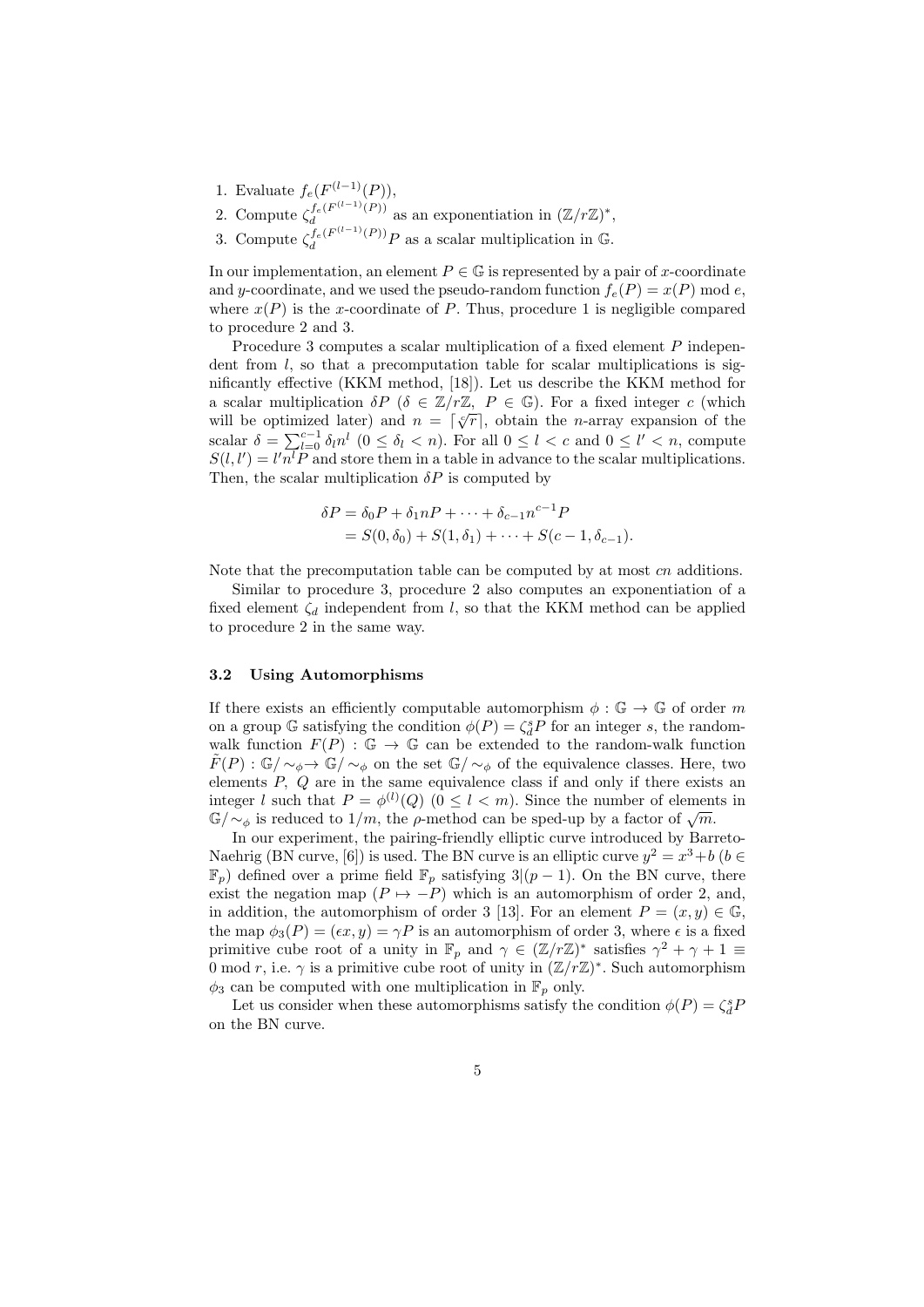- **–** Negation map: Since *−*1 = *ζ* (*r−*1)*/*<sup>2</sup> *<sup>∈</sup>* (Z*/r*Z) *∗* , the negation map satisfies the condition if  $2d$ <sup> $\left(\frac{r}{r} - 1\right)$ . The *ρ*-method can be sped-up by  $\sqrt{2}$  with the</sup> negation map.
- **–** Automorphism *ϕ*3: Since *γ* is a primitive cubic root of a unity in (Z*/r*Z) *∗* , *γ* can be represented by  $\gamma = \zeta^{(r-1)/3}$ . Thus, the automorphism satisfies the condition if  $3d$  $\left(\frac{r-1}{r-1}\right)$ . The *ρ*-method can be sped-up by  $\sqrt{3}$  with the automorphism  $\phi_3$ .

As a result of the above analysis, the time complexity of Cheon's algorithm can be reduced to  $\tilde{T} = O\left(\sqrt{\frac{e/gcd(d,\theta)}{gcd(d,\theta)}} + \sqrt{\frac{d/gcd(e,\theta)}{gde(d,\theta)}}\right)$  by using the automorphism technique.

For a random-walk function  $\tilde{F}$  of additive type such as Teske's adding walk [24] or the function proposed by [12], the function  $\tilde{F}$  on  $\mathbb{G}/\sim_{\phi}$  can fall into short cycles, which are called "fruitless cycles", and hence the optimal speed-up cannot be expected in general [11][12]. However, since our random-walk function is of multiplicative type, our function on G*/∼<sup>ϕ</sup>* rarely falls into fruitless cycles. Therefore, using both the negation map and the automorphism  $\phi_3$ , the time complexity of the algorithm can be reduced to  $\tilde{T} = O\left(\sqrt{\frac{e/\text{gcd}(d, 6)}{+ \sqrt{d/\text{gcd}(e, 6)}}}\right)$ .

When the above automorphism technique is used, all elements have to be converted to the representative elements of equivalence classes. In our implementation, the representative element is the smallest element when a concatenation  $x(P)||y(P)$  is regarded as an integer. Since there are at most 6 elements in an equivalence class, and *x*-coordinates of a half coincide with those of another half, only one multiplication in  $\mathbb{F}_p$  is enough to compute the representative element.

#### **3.3 Parallelization**

The *ρ*-method can be sped-up by parallelization. However, in order to make paths different, initial elements are randomized in the following way [9]: when a core computes  $F^{(l)}(G_d)$ ,  $F^{(l)}(G)$  for Step 1, two random integers  $c_L, c_R$  are assigned to this core and initial points are converted to  $G'_{d} = \zeta_{d}^{c_{L}} G_{d}$  and  $G' = \zeta_{d}^{c_{R}} G$ . Then, one can find  $k_1$  by computing

$$
k_1 = \left(\sum_{l=0}^{i-1} f_e(F^{(l)}(G'_d)) + c_\mathcal{L}\right) - \left(\sum_{l=0}^{j-1} f_e(F^{(l)}(G') + c_\mathcal{R}\right) \bmod (r-1)/d
$$

from a collision  $F^{(i)}(G'_{d}) = F^{(j)}(G')$ . Note that since all converted initial points can be regarded as scalar multiple point of  $G$ ,  $G_d$ , or  $G_e$ , the KKM method can be applied to the conversion.

In our experiment, we also developed a management system for parallelized *ρ*-method. Outline of the system is described in the appendix.

# **4 Experimental Results**

This section reports our experimental results of Cheon's algorithm for the pairingfriendly elliptic curve with 160-bit order. We have successfully solved a DLPwAI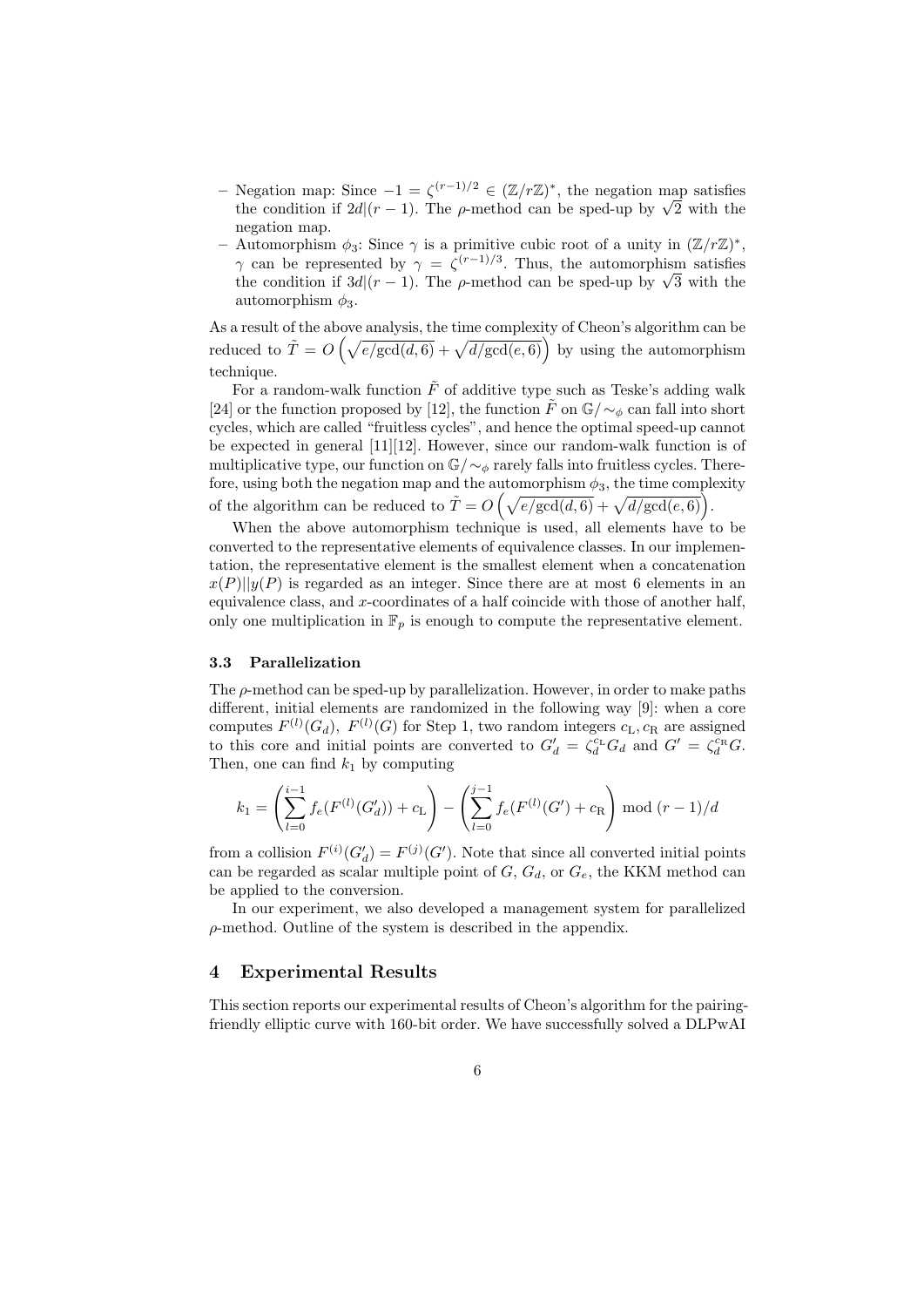on this curve in 1314 core days. We emphasize that DLP on the same elliptic curve has been believed to be secure.

#### **4.1 Parameters**

We used an additive cyclic group  $\mathbb{G}$  with order  $r$  on the pairing-friendly elliptic curve  $E: y^2 = x^3 + 3$  over a prime field  $\mathbb{F}_p$  introduced by Barreto-Naehrig [6]. Concrete values of these parameters are summarized in the following:

*p* = 1461501624496790265145448589920785493717258890819 (160-bit)

#G = 1461501624496790265145447380994971188499300027613 (160-bit, prime)

*r* = 1461501624496790265145447380994971188499300027613 (160-bit)

*<sup>r</sup> <sup>−</sup>* 1 = 2<sup>2</sup> *·* 3 *·* 12132793 *·* 164442871007 *·* 448873741399 *·* 135993458106516349

where  $\#\mathbb{G}$  denotes the number of elements in the additive group  $\mathbb{G} = E(\mathbb{F}_p)$ . In our implementation, we used the following parameters:

$$
d = 2 \cdot 3 \cdot 12132793 \cdot 135993458106516349 \ (84 \text{-} \text{bit})
$$
\n
$$
e = (r - 1)/d = 2 \cdot 164442871007 \cdot 448873741399 \ (77 \text{-} \text{bit})
$$
\n
$$
\zeta = 2
$$

where the generator  $\zeta \in (\mathbb{Z}/r\mathbb{Z})^*$  was selected as the smallest one. With these parameters, Step 1 can be sped-up by  $\sqrt{2}$ , and Step 2 can be sped-up by  $\sqrt{6}$ with the automorphism technique, and the estimated time complexity is  $2^{40.5}$ .

We selected the solution  $\alpha$  as 49 decimal places of the circle ratio  $\pi$ :

 $\alpha = 1415926535897932384626433832795028841971693993751 (160-bit)$ 

We used a base point *G* whose *x*-coordinate coincides 48 decimal places of the Napier's constant. Then, coordinates of *G*,  $G_1 = \alpha G$ ,  $G_d = \alpha^d G$  are as follows:

*x*(*G*) = 718281828459045235360287471352662497757247093699 *y*(*G*) = 267920135876087743710291823125072055976344820822 *x*(*G*1) = 673981942030616258426617938323441969041367773762 *y*(*G*1) = 1145655312172916339251351940414297415585122330072 *x*(*Gd*) = 1132176601528857211869915802893630944932743676162 *y*(*Gd*) = 948528425611362859774760991656937949436755965122

With these parameters, we have optimized  $n = 2^{20}$ ,  $c = 8$  for the KKM method. With this optimization, one *F*-evaluation requires 24 *µ*seconds (on Intel core i7 2.93GHz) while 980 *µ*seconds without KKM.

# **4.2 Results**

This section reports experimental results for solving DLPwAI. Required resources are summarized in Table 2.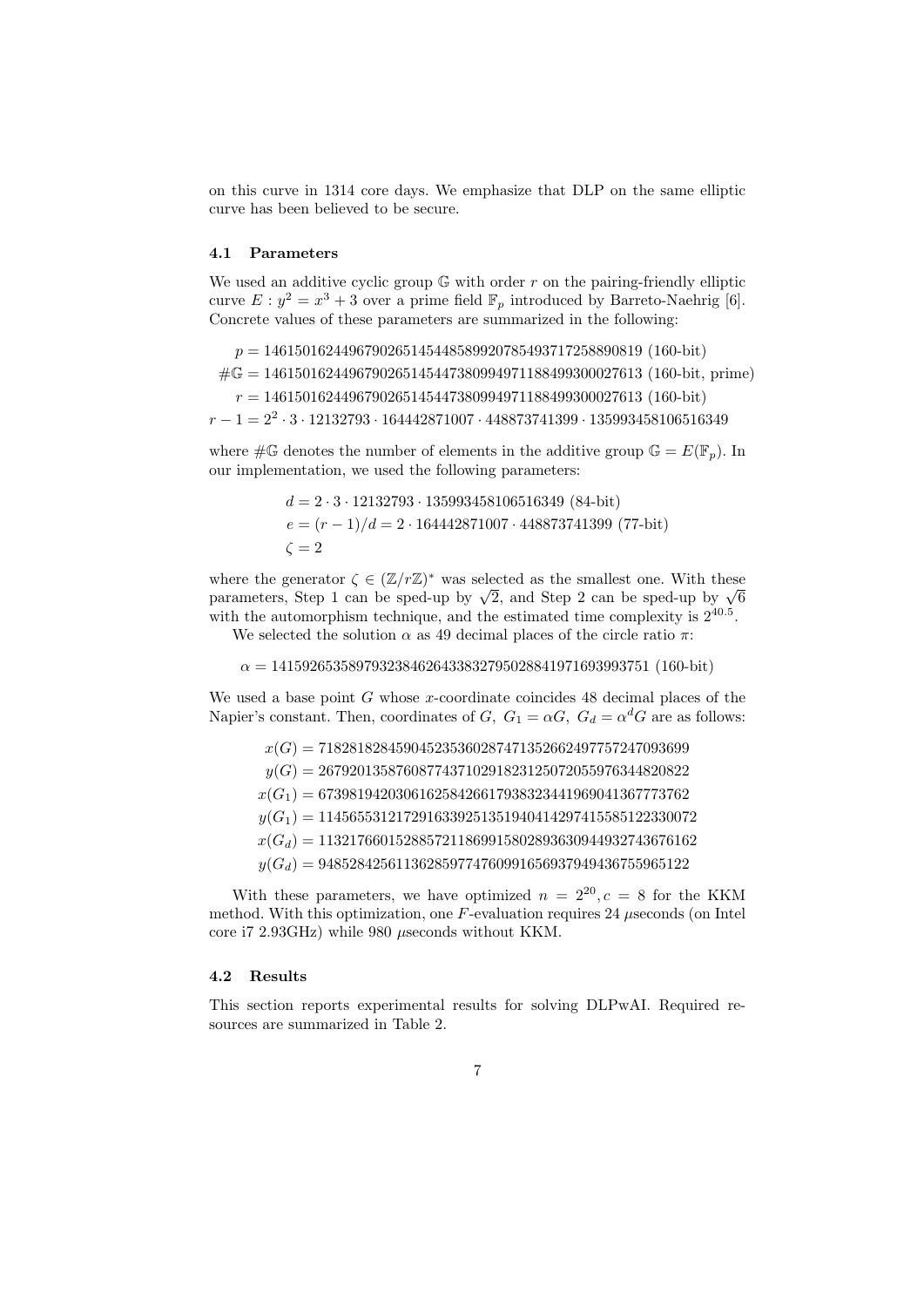**Table 2.** Required resource for solving a 160-bit DLPwAI

| CPU (Hz)                        |    | $\#$ of $\overline{PCs}$ # of cores Time |                     |
|---------------------------------|----|------------------------------------------|---------------------|
| Step 1                          |    |                                          |                     |
| Q9450 (2.66GHz)                 |    |                                          | $32 7 \text{ days}$ |
| Step 2                          |    |                                          |                     |
| Q9450 (2.66GHz)                 |    |                                          | $\sqrt{32 18}$ days |
| Q9450 (3.00GHz)                 | 8  |                                          | $32 13$ days        |
| X3460 (2.80GHz)                 | 10 | $80*$                                    | $1 \mathrm{day}$    |
| Pentium $\overline{D(3.40GHz)}$ | 9  | 18                                       | $1 \mathrm{day}$    |

\*Hyper-Threading is used

**Step 1** Step 1 required 7 days with 8 PCs (Intel Core2 Quad CPU Q9450 2.66GHz), namely 32 cores: 16 cores are used for computing  $F^{(l)}(G'_{d})$  while other 16 cores are for computing  $F^{(l)}(G')$ . The required storage for distinguished elements was 53.3 MByte in total. Obtained partial solution was  $k_1 =$ 108516124982482634887141.

**Step 2** Step 2 was estimated to require 4.7 times more cores compared to Step 1. Thus, we used many PCs with different specifications as in Table 2. Thanks to the flexibility of our management system for the parallelization, PCs are invested one-by-one (see Figure 1). In total, Step 2 required 18 days with 35 PCs (162 cores), more precisely 1090 core days. The required storage for distinguished elements was 256 MByte in total. Obtained partial solution was  $k_2 = 6016166550002150274479850$  and *k* is obtained by

> $k = k_1 + k_2(r - 1)/d$ = 888155679312448193339542847931449754121424529241*.*

Consequently, the final solution  $\alpha$  is obtained by

 $\alpha = \zeta^k \mod r$ = 1415926535897932384626433832795028841971693993751*,*

which required 1314 core days in total.

#### **4.3 Discussion**

Let us estimate the required monetary cost of our experiment on Amazon Elastic Compute Cloud (Amazon EC2), a service to provide resizable computing environment in the cloud. In Amazon EC2, various instances corresponding to CPU power, memory size, and storage size are available. For our experiments, highspec CPUs and large memory (for the KKM method) are required. Thus, the high-CPU extra-large instance (Memory: 7 GB, Cores: 8 (in virtual)) is adapted,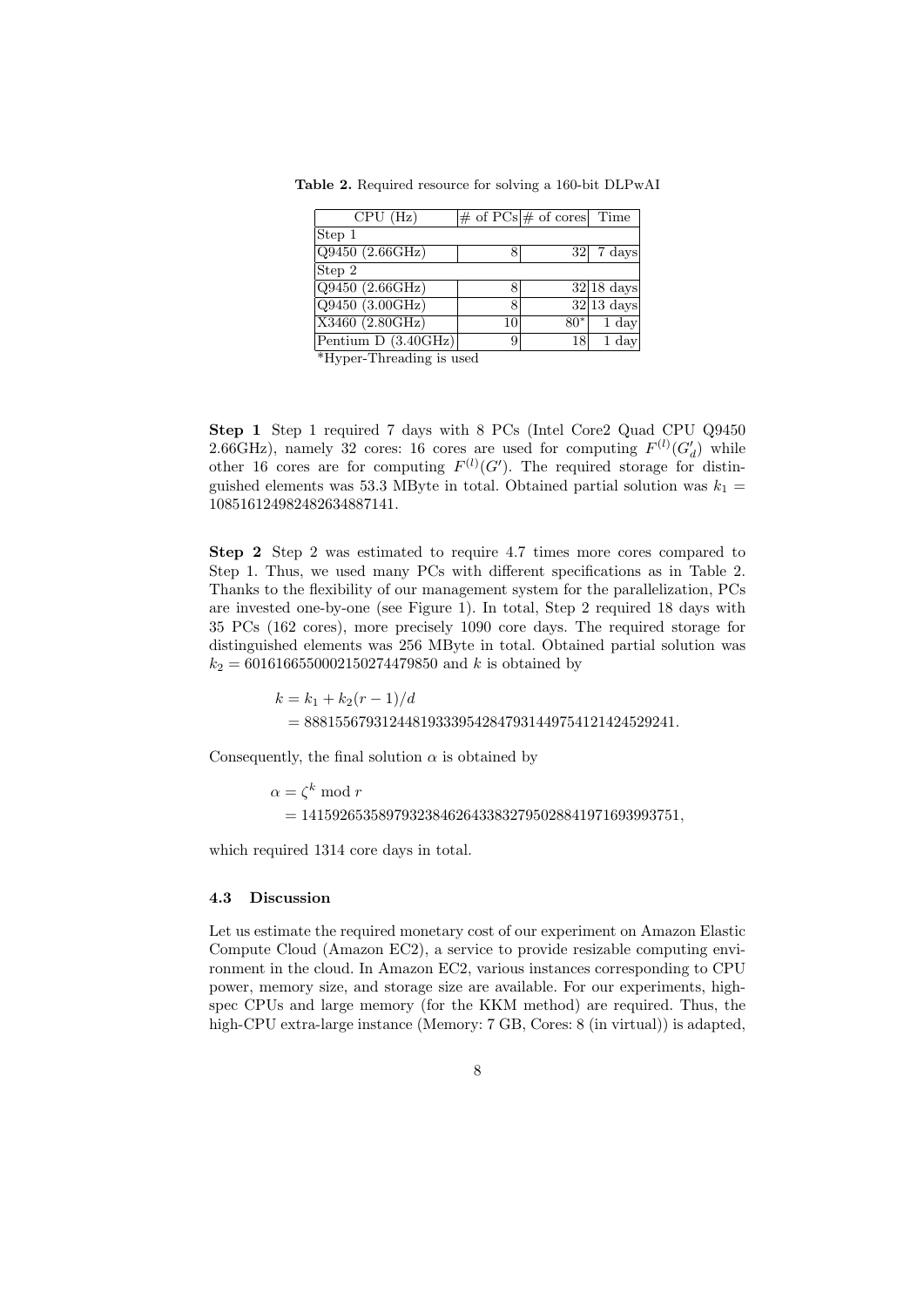

**Fig. 1.** One-by-one investment in Step 2

which requires USD 0.1 per hour per 1 virtual core. Since our experiment required 1314 core days  $(T = 2^{40.5})$ , it is estimated to cost USD 3,150 in Amazon EC2. If USD 1,000,000 is available, it is estimated to use 320 times more PCs  $(T = 2^{48.3})$  than the experiment. With this environment and if the parameter *d* can be selected as  $d \approx \sqrt[4]{r}$ , it is possible to solve a DLPwAI on an elliptic curve with 193*.*2-bit order.

On the other hand, if USD 1,000,000 is available for the same parameters (namely, a group with 160-bit order), the parameter *d* can be reduced to  $d = 2^{64}$ , while *d* was optimized as  $d \approx \sqrt[4]{r}$  in our experiment. Effects of this reduction will be discussed in the next section.

## **5 Feedback to Cryptographic Schemes**

In recently proposed cryptographic schemes, the infeasibility of new mathematical problems are assumed. For example, *ℓ*-BDHEP is used in Boneh, Gentry, and Waters' broadcast encryption system [5], where *ℓ*-BDHEP is the problem to find  $e(G, \hat{G})^{\alpha^{\ell+1}}$  for a given bilinear map  $e : \mathbb{G} \times \hat{\mathbb{G}} \to \mathbb{G}_T$  on input *G*,  $\alpha G, \ldots, \alpha^{\ell} G, \alpha^{\ell+2} G, \ldots, \alpha^{2\ell} G \in \mathbb{G}$  and  $\hat{G} \in \hat{\mathbb{G}}$ , where  $\mathbb{G} = \langle G \rangle, \hat{\mathbb{G}} = \langle \hat{G} \rangle$ , and  $\mathbb{G}_T$  is a multiplicative group with order *r*. Let *d* be the largest divisor of (*r −* 1) among 2, 3, *. . .* , *ℓ*, *ℓ* + 2, *. . .* , 2*ℓ*. As shown in section 4.3, if the parameter *d* can be selected as  $d \approx 2^{80}$  and a 160-bit elliptic curve is used, Cheon's algorithm can solve a DLPwAI. In addition, if USD 1,000,000 is available, the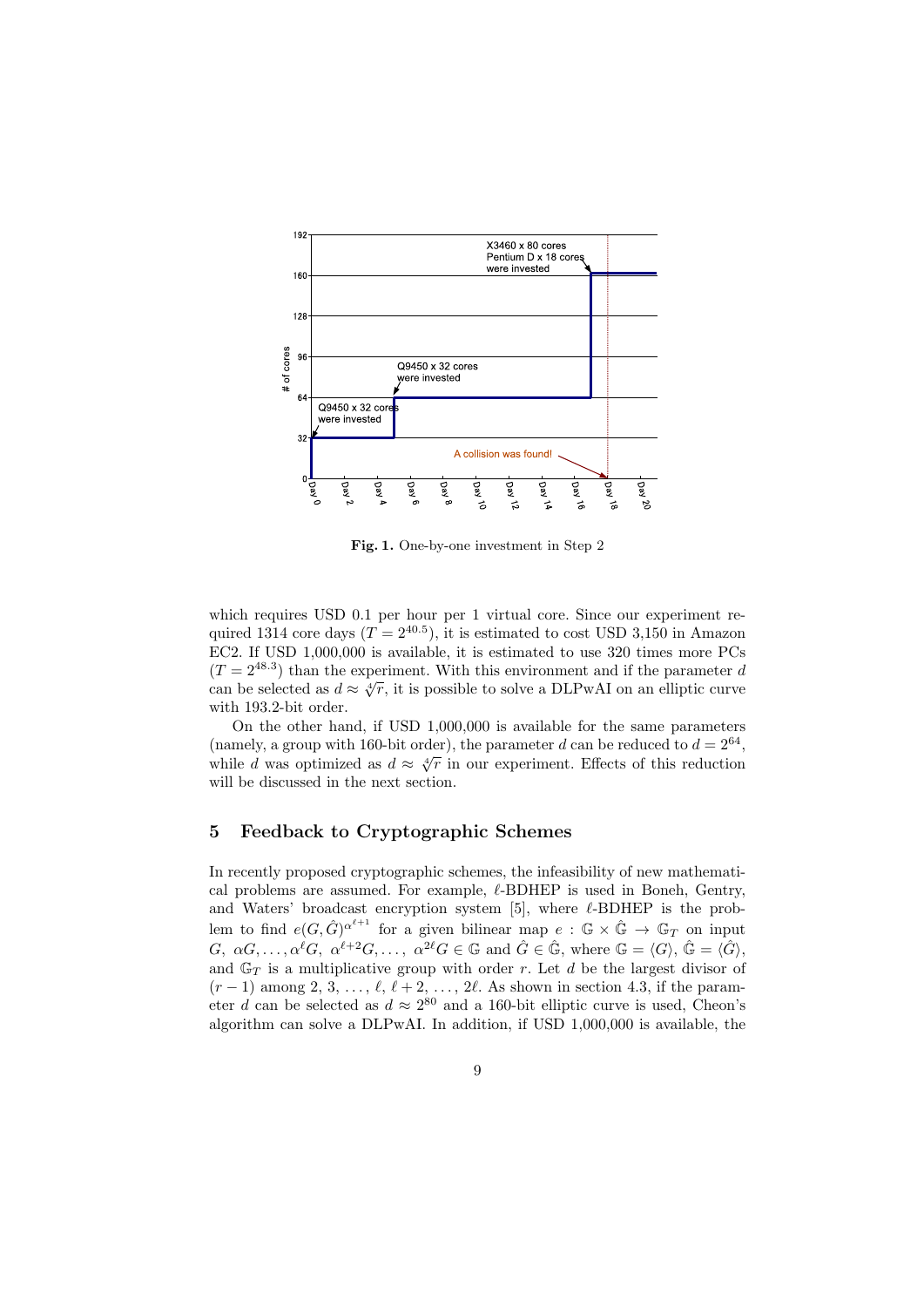

**Fig. 2.** Selectable range of *d*

parameter *d* can be reduced to  $d = 2^{64}$  with a 160-bit elliptic curve. Therefore, if the parameter  $\ell$  is chosen to be larger than  $2^{80}$  (or  $2^{64}$ ), Cheon's algorithm can solve the  $\ell$ -BDHEP and thus break the scheme: by finding  $\alpha$  as a DLPwAI, a solution of *ℓ*-BDHEP is obtained. Thus, when such cryptographic schemes are implemented with a 160-bit elliptic curve, the parameter *ℓ* should be smaller than  $2^{80}$  (or  $2^{64}$ ).

In this section, we discuss feedbacks of our experiments on a 160-bit elliptic curve to some cryptographic schemes including Boneh, Gentry, and Waters' broadcast encryption scheme [5], Boneh and Boyen's ID-based encryption [1], and Boneh and Boyen's signature scheme [2].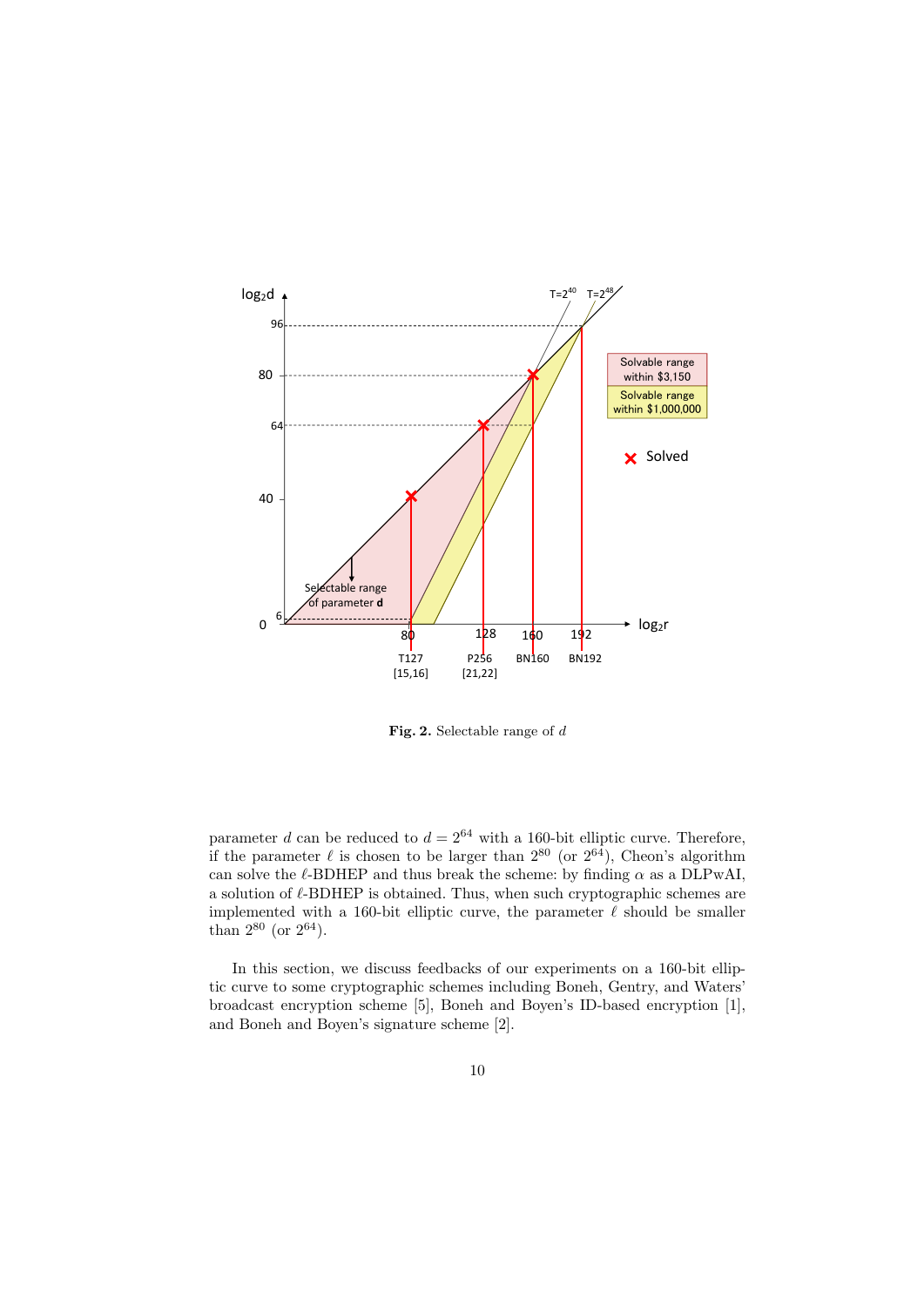#### **5.1 Boneh, Gentry, and Waters' Broadcast Encryption Scheme**

Boneh, Gentry, and Waters' broadcast encryption scheme is provably secure under an assumption that  $\ell$ -BDHEP is infeasible [5], where  $\ell$  is the number of users (receivers) in the broadcast encryption scheme. In the special construction, the sender publishes his public key as

$$
\mathsf{pk} = (G, \alpha G, \dots, \alpha^{\ell} G, \alpha^{\ell+2} G, \dots, \alpha^{2\ell} G, \gamma G) \in \mathbb{G}^{2\ell+1}
$$

where  $\gamma \in \mathbb{Z}/r\mathbb{Z}$  is a random number. Thus, when the broadcast encryption scheme is implemented with a 160-bit elliptic curve, *ℓ* should be chosen smaller than  $2^{80}$  (or  $2^{64}$ ) to avoid Cheon's algorithm for DLPwAI.

However, restricting  $\ell < 2^{80} \approx 10^{24}$  has almost no effect on the scheme in practice since  $10^{24}$  is far beyond the population on the earth. Even if USD 1,000,000,000 is available,  $\ell$  can be chosen as  $2^{64} \approx 10^{19.2}$  so that the restriction has little effect.

#### **5.2 Boneh and Boyen's ID-based Encryption Scheme**

Boneh and Boyen's ID-based encryption scheme is proved to be IND-sID-CCA secure under an assumption that  $\ell$ -BDHIP is infeasible [1], where  $\ell$  is the number of queries to the key generation algorithm. Here, *ℓ*-BDHIP is a problem to find  $e(G, G)^{1/\alpha} \in \mathbb{G}_T$  on input *G*,  $\alpha G, \ldots, \alpha^{\ell} G \in \mathbb{G}$ . Thus, when the ID-based encryption scheme is implemented with a 160-bit elliptic curve, *ℓ* should be smaller than  $2^{80}$  (or  $2^{64}$ ) to avoid Cheon's algorithm for DLPwAI. In the IDbased encryption scheme, queries to the key generation algorithm will be online so that such queries are almost impossible for adversaries. Note that the same discussion can be applied to some ID-based encryption schemes [3, 14].

#### **5.3 Boneh and Boyen's Signature Scheme**

Boneh and Boyen's signature scheme is provable secure under the assumption that *ℓ*-SDHP is infeasible [2] (moreover, it is proven that the infeasibility and the unforgeability is equivalent  $[17]$ , where  $\ell$  is the number of queries to the signing algorithm. Here,  $\ell$ -SDHP is the problem to find a pair  $(a, \frac{1}{a+\alpha}G) \in \mathbb{Z}/r\mathbb{Z} \times \mathbb{G}$ on input *G*,  $\alpha G, \ldots, \alpha^{\ell} G \in \mathbb{G}$  and  $\hat{G} \in \hat{\mathbb{G}}$ . Thus, when the signature scheme is implemented with a 160-bit elliptic curve,  $\ell$  should be smaller than  $2^{80}$  (or  $2^{64}$ ) to avoid Cheon's algorithm for DLPwAI. The effect of this restriction depends on how the signing algorithm is implemented. If it is implemented online similar to Boneh and Boyen's ID-based encryption scheme, this restriction has almost no effect. However, if the query to the signing algorithm can be offline (for example, the case where the signing algorithm is implemented in IC chip), more queries will be available compared to the online case. Thus, this case is the most attackable for adversaries with Cheon's algorithm.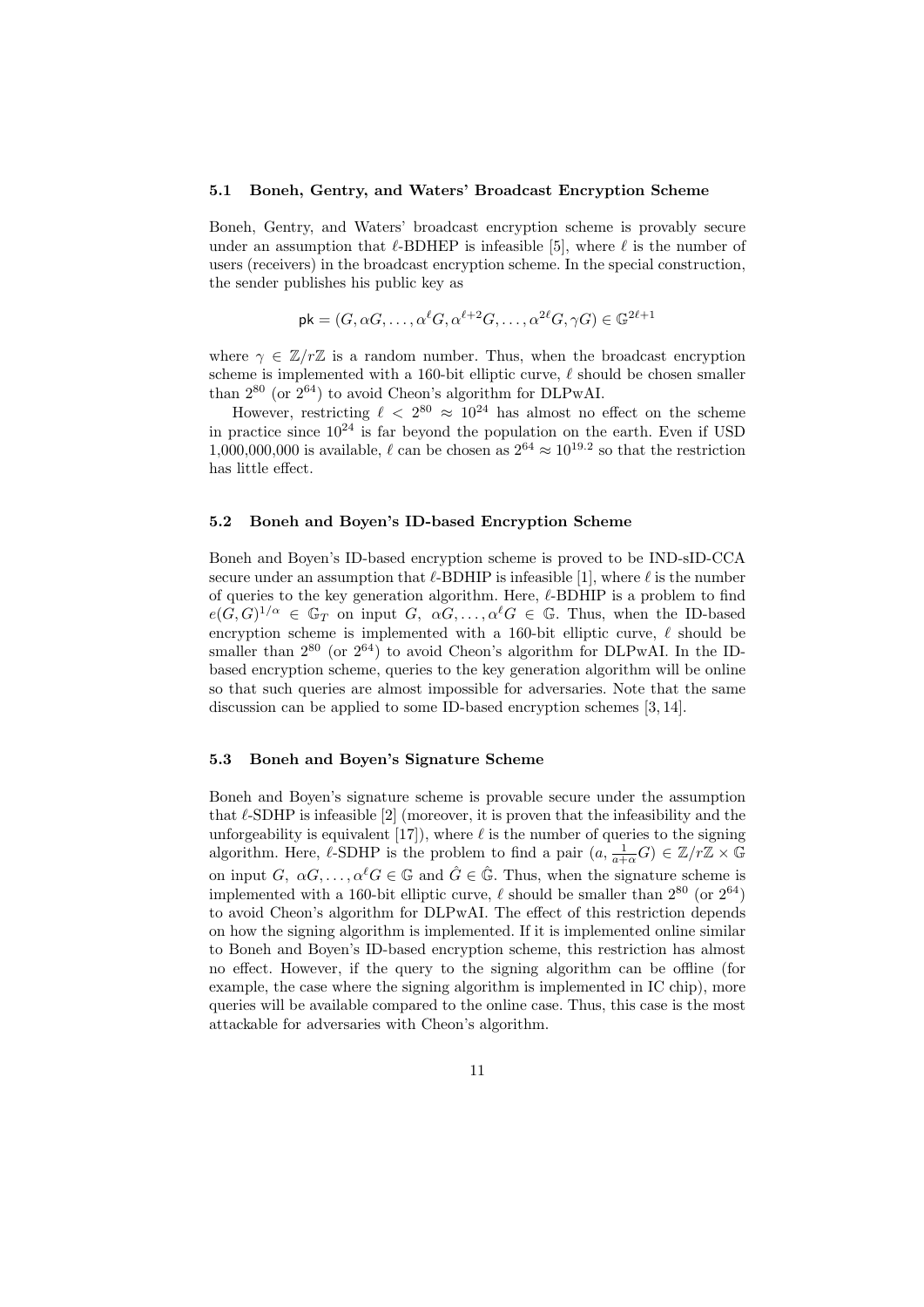# **6 Concluding Remarks**

This paper successfully solved a discrete logarithm problem with auxiliary input (DLPwAI) in 1314 core days over a 160-bit pairing-friendly elliptic curve. If cryptographic schemes based on mathematical problems such as *ℓ*-BDEP, *ℓ*-SDHP, *ℓ*-sSDHP, or *ℓ*-BDHIP are implemented, such weak parameters should be avoided. However, there are pairing-based cryptographic schemes which are not affected by Cheon's algorithm such as Boneh and Franklin's ID-based encryption scheme.

### **Acknowledgements**

We wish to thank anonymous reviewers for their helpful comments and suggestions. We also thank Professor Yoshitaka Morikawa, Professor Yasuyuki Nogami, and Naoki Takahashi for their generous support.

# **References**

- 1. D. Boneh and X. Boyen, "Efficient Selective-ID Secure Identity-based Encryption without Random Oracles", *EUROCRYPT 2004*, LNCS 3027, pp. 223-238, Springer, 2004.
- 2. D. Boneh and X. Boyen, "Short Signatures without Random Oracles", *EURO-CRYPT 2004*, LNCS 3027, pp. 56-73, Springer, 2004.
- 3. D. Boneh, X. Boyen, and E. Goh, "Hierarchal Identity Based Encryption with Constant Size Ciphertext", *EUROCRYPT 2005*, LNCS 3494, pp. 440-456, Springer, 2005.
- 4. D. Boneh and M. Franklin, "Identity-based Encryption from the Weil Pairing", *CRYPTO 2001*, LNCS 2139, pp. 213-229, Springer, 2001.
- 5. D. Boneh, C. Gentry, and B. Waters, "Collusion Resistant Broadcast Encryption with Short Ciphertext and Private Keys", *CRYPTO 2005*, LNCS 3621, pp. 258- 275, Springer, 2005.
- 6. P. Barreto and M. Naehrig, "Pairing-friendly Elliptic Curves of Prime Order", *SAC 2005*, LNCS 3897, pp. 319-331, Springer, 2006.
- 7. J.W. Bos, M.E. Kaihara, T. Kleinjung, A.K. Lenstra, and P.L. Montgomery, "PlayStation 3 Computing Breaks 2<sup>60</sup> Barrier 112-bit Prime ECDLP Solved", 2009. http://lacal.epfl.ch/112bit\_prime
- 8. J.H. Cheon, "Security Analysis of Strong Diffie-Hellman Problem", *EUROCRYPT 2006*, LNCS 4004, pp. 1-11, Springer, 2006.
- 9. J.H. Cheon, "Discrete Logarithm Problems with Auxiliary Inputs", *Journal of Cryptology*, vol. 23, no. 3, pp. 457-476, 2010.
- 10. Distributed.net, http://www.distributed.net/Main\_Page/
- 11. S. D. Galbraith and R. S. Ruprail, "Using Equivalence Classes to Accelerate Solving the Discrete Logarithm Problem in a Short Interval", *PKC 2010*, LNCS 6056, pp. 368-386, Springer, 2009.
- 12. R. Gallant, R. Lambert, and S. Vanstone, "Improving the Parallelized Pollard Lambda Search on Binary Anomalous Curves", *Math. Comp.*, vol. 69, pp. 1699- 1705, 2000.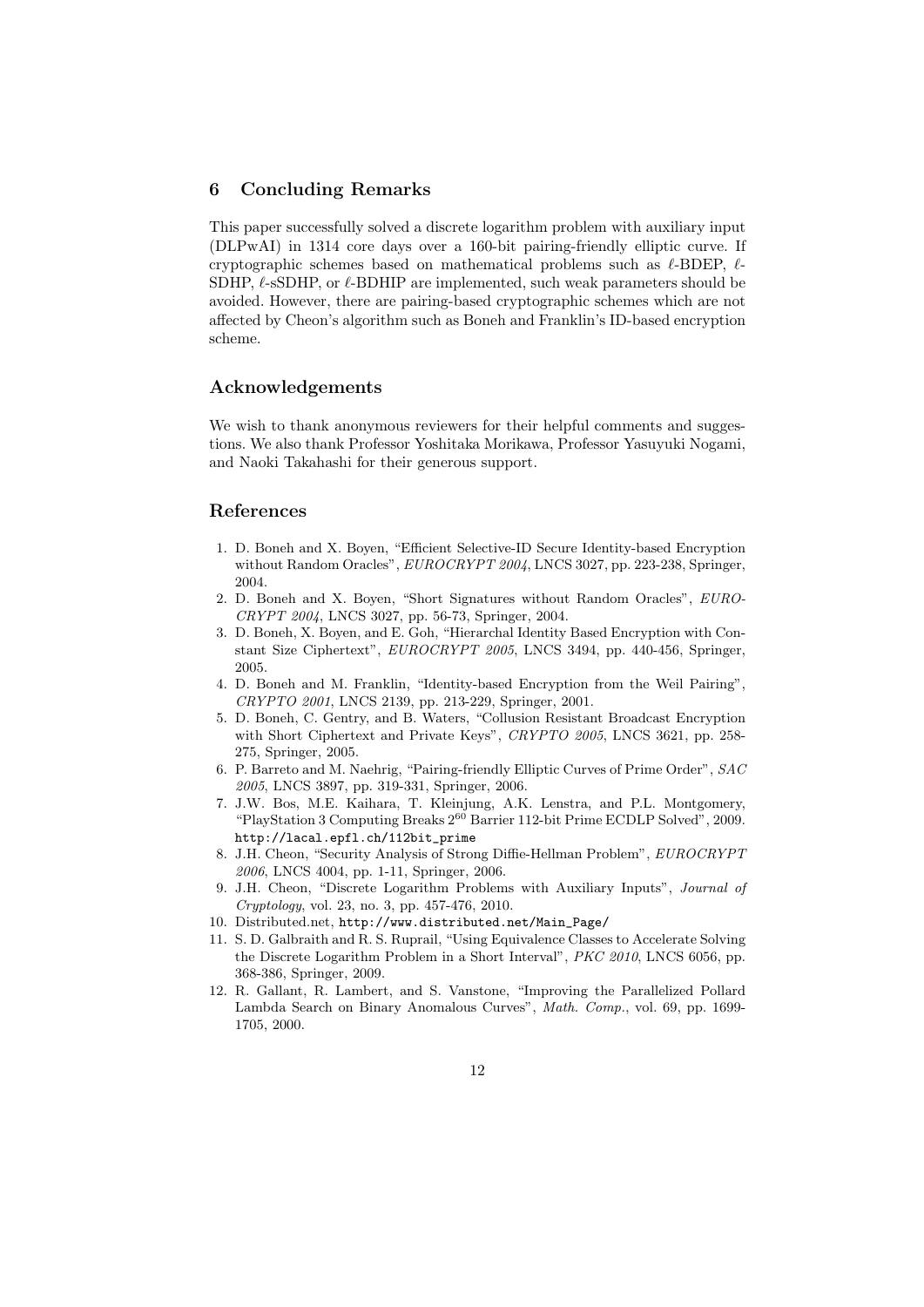- 13. R. Gallant, R. Lambert, and S. Vanstone, "Faster Point Multiplication on Elliptic Curves with Efficient Endomorphisms", *CRYPTO 2001*, LNCS 2139, pp. 190-200, Springer, 2001.
- 14. C. Gentry, "Practical Identity-based Encryption without Random Oracles", *EU-ROCRYPT 2006*, LNCS 4004, pp. 445-464, Springer, 2006.
- 15. T. Izu, M. Takenaka, M. Yasuda, "Experimental Results on Cheon's Algorithm", *WAIS 2010*, pp. 625-630 in the proceedings of *ARES 2010*, IEEE Computer Science, 2010.
- 16. T. Izu, M. Takenaka, M. Yasuda, "Experimental Analysis of Cheon's Algorithm against Pairing-friendly Curves", Journal of Information Processing vol. 19, pp. 441-450, 2011.
- 17. D. Jao and K Yoshida, "Boneh-Boyen Signatures and the Strong Diffie-Hellman Problem", *Pairing 2009*, LNCS 5671, pp. 1-16, Springer, 2009.
- 18. S. Kozaki, T. Kutsuma, and K. Matsuo, "Remarks on Cheon's Algorithms for Pairing-related Problems", *Pairing 2007*, LNCS 4575, pp. 302-316, Springer, 2007.
- 19. J. Pollard, "Monte Carlo Methods for Index Computation (mod *p*)", *Math. Comp.*, vol. 32, pp. 918-924, 1978.
- 20. D. Shanks, "Class Number, a Theory of Factorization, and Genera", *Proc. of Symp. Math. Soc.*, vol. 20, pp. 41-440, 1971.
- 21. Y. Sakemi, T. Izu, M. Takenaka, and M. Yasuda, "Solving DLP with Auxiliary Input over an Elliptic Curve Used in TinyTate Library", *WISTP 2011*, LNCS 6633, pp. 116-127, Springer, 2011.
- 22. Y. Sakemi, T. Izu, M. Takenaka, and M. Yasuda, "Solving a DLP with Auxiliary Input with the *ρ*-algorithm", *WISA 2011*, LNCS 7115, pp. 98-107, Springer, 2012.
- 23. E. Teske, "Speeding up Pollard's Rho Method for Computing Discrete Logarithms", *ANTS III*, LNCS 1423, pp. 541-554, Springer, 1998.
- 24. E. Teske, "On Random Walks for Pollard's Rho Method", *Math. Comp.*, vol. 70, pp. 809-825, 2001.

# **A Large Scale Solving System**

This appendix describes the management system "Large Scale Solving System (LSSS)" for the parallelized *ρ*-method for Cheon's algorithm dedicated to the large-scale experiment.

For such a large-scale parallelized experiment, the distributed.net is used worldwide [10], which supports to solve large scale problems using idle PCs, CPUs or GPUs in everywhere in the world. For example, the distributed.net has broken RC5-64 (64-bit RC5), and is trying to break RC5-72 (72-bit RC5) currently. Anyone can join to the distributed.net simply by downloading and executing a client program. A server of the distributed.net system distributes a "key-block" to each client, and each client exhaustively searches the correct key. In the distributed.net system, the HTTP protocol over proxy-server is used for the communication between the server and clients.

the distributed.net has high scalability and is suitable for large-scale experiment. However, since the connection between the server and clients in the distributed.bet is loose, the system is not efficient. Thus, we have designed more tightly-connected and more efficient but less scalable system in our experiment.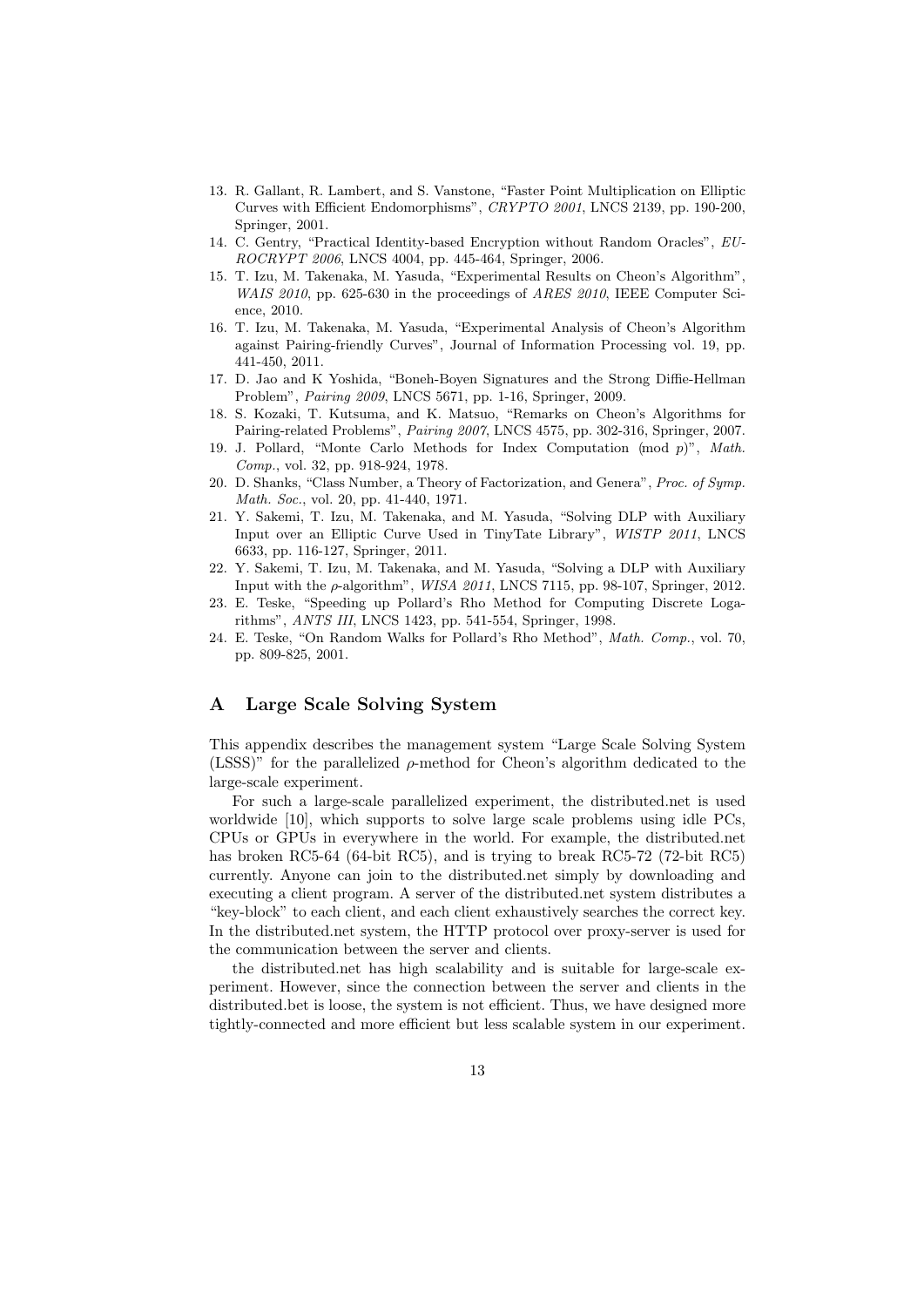An overall design of LSSS is shown in Figure 3. We have also adopted the HTTP protocol over proxy-server for the communication between the server and clients so that any clients of any organizations can join to LSSS at any time (this is very important when the experiments are conducted in academic organizations and private companies).



**Fig. 3.** Grand design of LSSS

For solving a 160-bit DLPwAI by Cheon's algorithm in our experiment, two LSSSs are used as in Figure 4. Each LSSS consists of one server, numerous calculating clients, and one DB organizer. A calculating client evaluates the random-walk function and outputs a result if it is the distinguished element. Every client sends distinguished elements to the server and the server catches the received distinguished elements. A DB organizer obtains the distinguished elements from the server and establishes a DB of these distinguished elements. One LSSS is dedicated to evaluate  $F^{(l)}(G'_{d})$ , while another LSSS is to evaluate  $F^{(l)}(G')$  for Step 1 of Cheon's algorithm. These two DBs are compared by a DB matching tool periodically. If a collision  $F^{(i)}(G'_d) = F^{(j)}(G')$  is found in these DBs, the tool output the collision. In LSSS, all functions work on Windows and Linux (and perhaps other UNIX OSs) to utilize any platforms.

A calculating client has the common communication unit and the calculating unit. Since the common communication unit is independent from the target parameter, and APIs between the communication unit and the calculating unit is very simple, a user has to change the calculating unit only for a new experiment. Because of this construction, LSSS can be used not only for Cheon's algorithm but also for solving ECDLP with *ρ*-method and other similar problems.